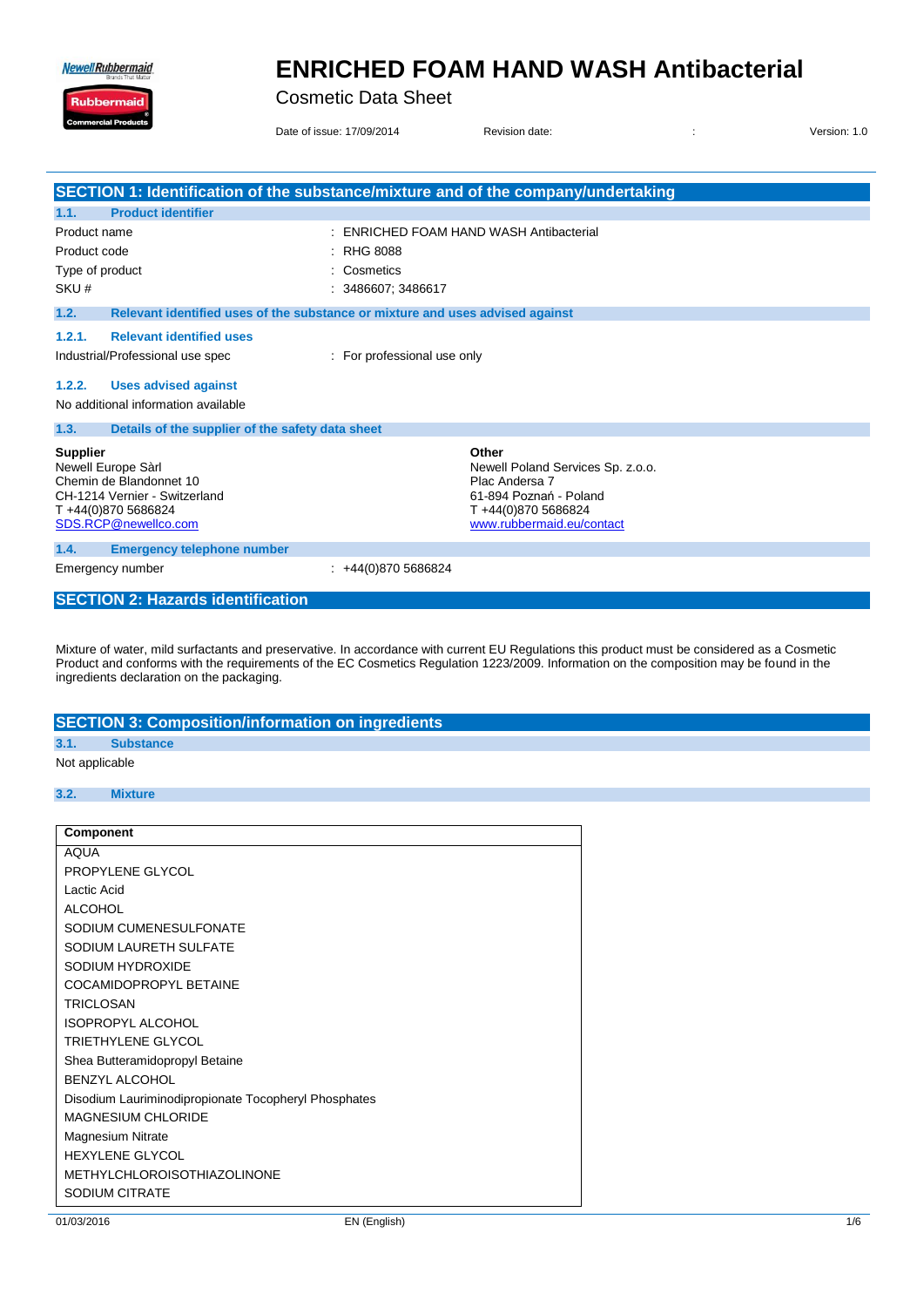#### Cosmetic Data Sheet

according to Regulation (EC) No. 1907/2006 (REACH) with its amendment Regulation (EC) No. 453/2010

| <b>BENZOIC ACID</b>                                         |  |
|-------------------------------------------------------------|--|
| Methylisothiazolinone                                       |  |
| PHENOXYETHANOL                                              |  |
| 3-acetyl-6-methyl-2H-pyran-2,4(3H)-dione, dehydracetic acid |  |

|                 | <b>SECTION 4: First aid measures</b>                                |                                                                                                               |
|-----------------|---------------------------------------------------------------------|---------------------------------------------------------------------------------------------------------------|
| 4.1.            | <b>Description of first aid measures</b>                            |                                                                                                               |
|                 | First-aid measures after eye contact                                | Rinse cautiously with water for several minutes. If eye irritation persists: Get medical<br>advice/attention. |
|                 | First-aid measures after ingestion                                  | Get medical advice/attention if you feel unwell. Drink plenty of water. Do NOT induce vomiting.               |
| 4.2.            | Most important symptoms and effects, both acute and delayed         |                                                                                                               |
|                 | Symptoms/injuries                                                   | : If you feel unwell, seek medical advice. Not applicable.                                                    |
| 4.3.            |                                                                     | Indication of any immediate medical attention and special treatment needed                                    |
| Not applicable. |                                                                     |                                                                                                               |
|                 | <b>SECTION 5: Firefighting measures</b>                             |                                                                                                               |
| 5.1.            | <b>Extinguishing media</b>                                          |                                                                                                               |
|                 | Suitable extinguishing media                                        | : Carbon dioxide. Dry powder. Foam. Sand. Water spray.                                                        |
| 5.2.            | Special hazards arising from the substance or mixture               |                                                                                                               |
| fire            | Hazardous decomposition products in case of                         | : Not applicable.                                                                                             |
| 5.3.            | <b>Advice for firefighters</b>                                      |                                                                                                               |
|                 | Other information                                                   | : Not applicable.                                                                                             |
|                 | <b>SECTION 6: Accidental release measures</b>                       |                                                                                                               |
| 6.1.            | Personal precautions, protective equipment and emergency procedures |                                                                                                               |
|                 | General measures                                                    | : Take up liquid spill into absorbent material.                                                               |
| 6.1.1.          | For non-emergency personnel<br>No additional information available  |                                                                                                               |
| 6.1.2.          | For emergency responders                                            |                                                                                                               |
|                 | No additional information available                                 |                                                                                                               |
| 6.2.            | <b>Environmental precautions</b>                                    |                                                                                                               |
|                 | Readily biodegradable.                                              |                                                                                                               |
| 6.3.            | Methods and material for containment and cleaning up                |                                                                                                               |
|                 | Methods for cleaning up                                             | : Take up liquid spill into absorbent material.                                                               |
|                 | Other information                                                   | Can be slippery on hard, smooth walking area.                                                                 |
| 6.4.            | <b>Reference to other sections</b>                                  |                                                                                                               |
|                 | For further information refer to section 13.                        |                                                                                                               |
|                 | <b>SECTION 7: Handling and storage</b>                              |                                                                                                               |
| 7.1.            | <b>Precautions for safe handling</b>                                |                                                                                                               |
|                 | Precautions for safe handling                                       | Not applicable.                                                                                               |
|                 | Hygiene measures                                                    | Rinse with plenty of water.                                                                                   |
| 7.2.            | Conditions for safe storage, including any incompatibilities        |                                                                                                               |
|                 | Technical measures                                                  | Comply with applicable regulations.                                                                           |
|                 | Storage conditions                                                  | Keep container closed when not in use. Keep only in original container. Keep cool.                            |
|                 | Incompatible materials                                              | Direct sunlight.                                                                                              |
| 7.3.            | <b>Specific end use(s)</b>                                          |                                                                                                               |
| Not applicable. |                                                                     |                                                                                                               |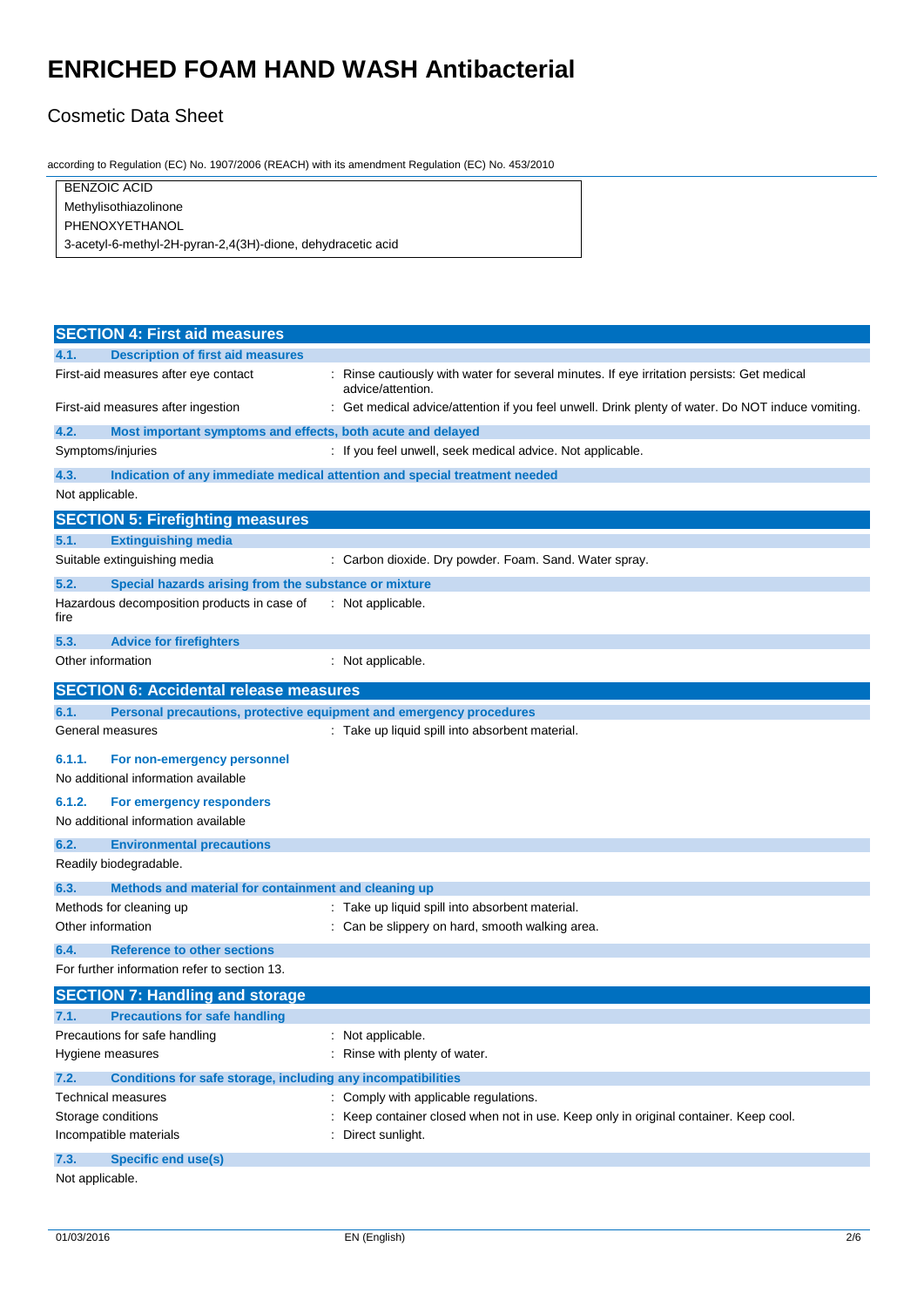#### Cosmetic Data Sheet

according to Regulation (EC) No. 1907/2006 (REACH) with its amendment Regulation (EC) No. 453/2010

| <b>SECTION 8: Exposure controls/personal protection</b>              |                              |                             |                        |
|----------------------------------------------------------------------|------------------------------|-----------------------------|------------------------|
| 8.1.<br><b>Control parameters</b>                                    |                              |                             |                        |
| Alcohol (64-17-5)                                                    |                              |                             |                        |
| United Kingdom                                                       | Local name                   |                             | Ethanol                |
| United Kingdom                                                       | WEL TWA (mg/m <sup>3</sup> ) |                             | 1920 mg/m <sup>3</sup> |
| United Kingdom                                                       | WEL TWA (ppm)                |                             | 1000 ppm               |
|                                                                      |                              |                             |                        |
| Additional information                                               |                              | : Not applicable            |                        |
| 8.2.<br><b>Exposure controls</b>                                     |                              |                             |                        |
| Hand protection                                                      |                              | None under normal use       |                        |
| Eye protection                                                       |                              | None under normal use       |                        |
| Respiratory protection                                               |                              | None under normal use       |                        |
| <b>SECTION 9: Physical and chemical properties</b>                   |                              |                             |                        |
| 9.1.<br>Information on basic physical and chemical properties        |                              |                             |                        |
| Physical state                                                       |                              | : Liquid                    |                        |
| Appearance                                                           |                              | Transparent.                |                        |
| Colour                                                               |                              | clear.                      |                        |
| Odour                                                                |                              | odourless.                  |                        |
| Odour threshold                                                      |                              | No data available           |                        |
| рH                                                                   |                              | $4.4 - 4.6$                 |                        |
| Relative evaporation rate (butylacetate=1)                           |                              | No data available           |                        |
| Melting point                                                        |                              | No data available           |                        |
| Freezing point                                                       |                              | No data available           |                        |
| Boiling point                                                        |                              | No data available           |                        |
| Flash point                                                          |                              | No data available           |                        |
| Auto-ignition temperature                                            |                              | No data available           |                        |
| Decomposition temperature                                            |                              | No data available           |                        |
| Flammability (solid, gas)                                            |                              | No data available           |                        |
| Vapour pressure                                                      |                              | No data available           |                        |
| Relative vapour density at 20 °C                                     |                              | No data available           |                        |
| Relative density                                                     |                              | 1.062 - 1.072               |                        |
| Solubility                                                           |                              | No data available           |                        |
| Log Pow                                                              |                              | No data available           |                        |
| Viscosity, kinematic                                                 |                              | 10 - 12 seconds (DIN 53211) |                        |
| Viscosity, dynamic                                                   |                              | No data available           |                        |
| <b>Explosive properties</b>                                          |                              | No data available           |                        |
| Oxidising properties                                                 |                              | No data available           |                        |
| <b>Explosive limits</b>                                              |                              | No data available           |                        |
| <b>Other information</b><br>9.2.                                     |                              |                             |                        |
| No additional information available                                  |                              |                             |                        |
| <b>SECTION 10: Stability and reactivity</b>                          |                              |                             |                        |
| 10.1.<br><b>Reactivity</b>                                           |                              |                             |                        |
| Not applicable.                                                      |                              |                             |                        |
| 10.2.<br><b>Chemical stability</b>                                   |                              |                             |                        |
| Not applicable.                                                      |                              |                             |                        |
| 10.3.<br><b>Possibility of hazardous reactions</b>                   |                              |                             |                        |
| Not applicable.                                                      |                              |                             |                        |
| 10.4.<br><b>Conditions to avoid</b>                                  |                              |                             |                        |
| Direct sunlight. Extremely high or low temperatures. Not applicable. |                              |                             |                        |
|                                                                      |                              |                             |                        |
| 10.5.<br><b>Incompatible materials</b>                               |                              |                             |                        |
| Not applicable.                                                      |                              |                             |                        |
| 01/03/2016                                                           |                              | EN (English)                | 3/6                    |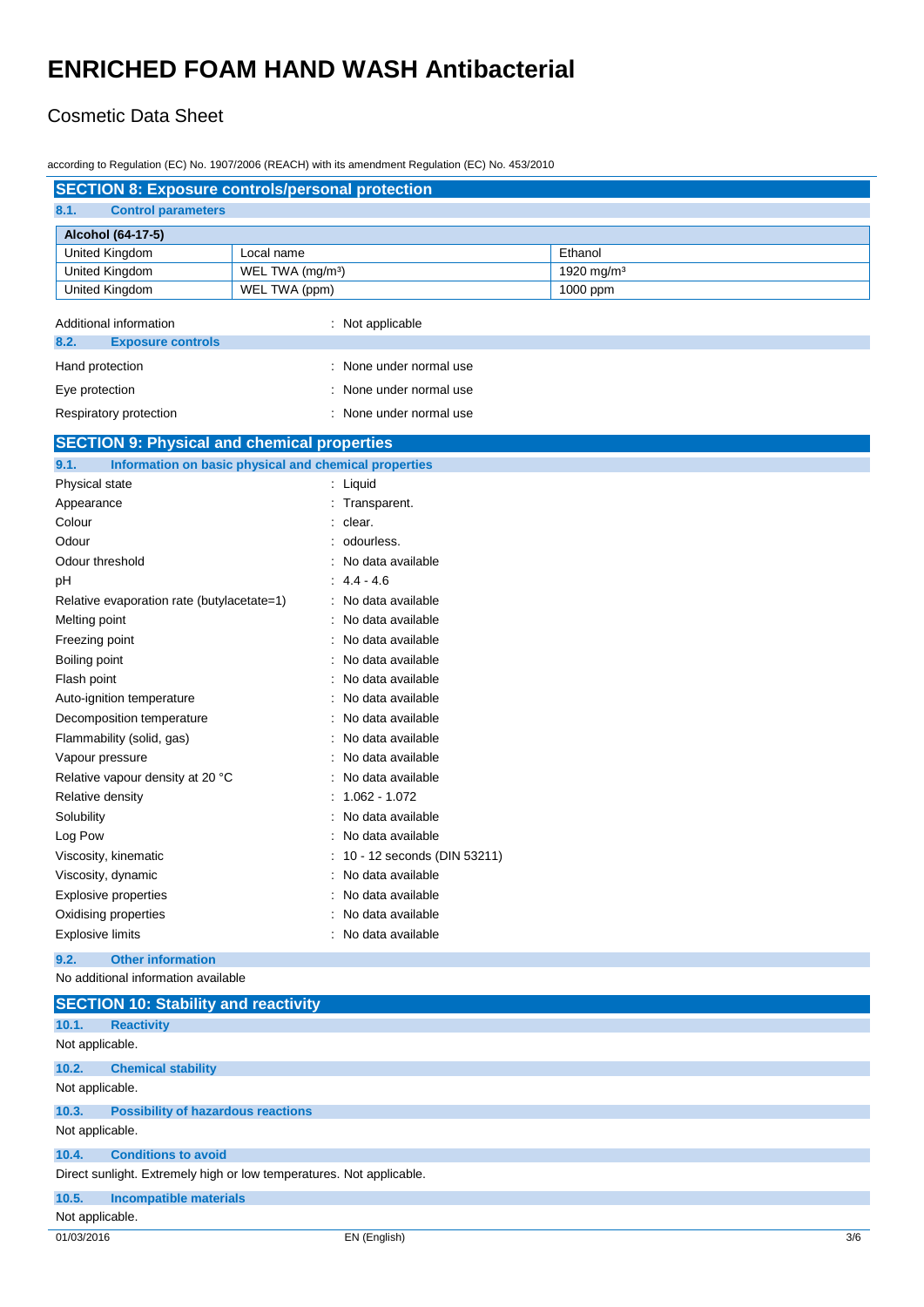#### Cosmetic Data Sheet

according to Regulation (EC) No. 1907/2006 (REACH) with its amendment Regulation (EC) No. 453/2010

| 10.6.<br><b>Hazardous decomposition products</b>       |                                                                                                                          |  |
|--------------------------------------------------------|--------------------------------------------------------------------------------------------------------------------------|--|
| fume. Carbon monoxide. Carbon dioxide. Not applicable. |                                                                                                                          |  |
| <b>SECTION 11: Toxicological information</b>           |                                                                                                                          |  |
| 11.1.<br>Information on toxicological effects          |                                                                                                                          |  |
| Acute toxicity                                         | : Not classified                                                                                                         |  |
| Alcohol (64-17-5)                                      |                                                                                                                          |  |
| LD50 oral rat                                          | 7060 mg/kg                                                                                                               |  |
| LD50 oral                                              | 10470 mg/kg bodyweight                                                                                                   |  |
| LD50 dermal rabbit                                     | $> 16000$ mg/kg                                                                                                          |  |
| LD50 dermal                                            | 15800 mg/kg bodyweight                                                                                                   |  |
| LC50 inhalation rat (mg/l)                             | > 20 mg/l/4h                                                                                                             |  |
| LC50 inhalation rat (Dust/Mist - mg/l/4h)              | > 99999 mg/m <sup>3</sup>                                                                                                |  |
| Skin corrosion/irritation                              | : Not classified                                                                                                         |  |
|                                                        | pH: 4.4 - 4.6                                                                                                            |  |
| Serious eye damage/irritation                          | Not classified                                                                                                           |  |
|                                                        | pH: 4.4 - 4.6                                                                                                            |  |
| Respiratory or skin sensitisation                      | Not classified                                                                                                           |  |
| Germ cell mutagenicity                                 | Not classified                                                                                                           |  |
| Carcinogenicity                                        | Not classified                                                                                                           |  |
| Reproductive toxicity                                  | Not classified                                                                                                           |  |
| Specific target organ toxicity (single exposure)       | Not classified                                                                                                           |  |
|                                                        |                                                                                                                          |  |
| Specific target organ toxicity (repeated<br>exposure)  | : Not classified                                                                                                         |  |
| Aspiration hazard                                      | Not classified                                                                                                           |  |
|                                                        |                                                                                                                          |  |
| <b>SECTION 12: Ecological information</b>              |                                                                                                                          |  |
| 12.1.<br><b>Toxicity</b>                               |                                                                                                                          |  |
| Ecology - general                                      | The product is not considered harmful to aquatic organisms nor to cause long-term adverse<br>effects in the environment. |  |
|                                                        |                                                                                                                          |  |
| Alcohol (64-17-5)<br>LC50 fish 1                       |                                                                                                                          |  |
| EC50 Daphnia 1                                         | 13000 mg/l<br>9300 mg/l                                                                                                  |  |
| EC50 other aquatic organisms 1                         | 5012 mg/l EC50 waterflea (48 h)                                                                                          |  |
| EC50 other aquatic organisms 2                         | 275 mg/l IC50 algea (72 h) mg/l                                                                                          |  |
|                                                        |                                                                                                                          |  |
| 12.2.<br><b>Persistence and degradability</b>          |                                                                                                                          |  |
| <b>ENRICHED FOAM HAND WASH Antibacterial</b>           |                                                                                                                          |  |
| Persistence and degradability                          | Readily biodegradable. Not applicable.                                                                                   |  |
| Alcohol (64-17-5)                                      |                                                                                                                          |  |
| Persistence and degradability                          | Not established.                                                                                                         |  |
| 12.3.<br><b>Bioaccumulative potential</b>              |                                                                                                                          |  |
|                                                        |                                                                                                                          |  |
| <b>ENRICHED FOAM HAND WASH Antibacterial</b>           |                                                                                                                          |  |
| Bioaccumulative potential                              | Not applicable.                                                                                                          |  |
| Alcohol (64-17-5)                                      |                                                                                                                          |  |
| Log Pow                                                | $-0.3$                                                                                                                   |  |
| Bioaccumulative potential                              | Not established.                                                                                                         |  |
| 12.4.<br><b>Mobility in soil</b>                       |                                                                                                                          |  |
| <b>ENRICHED FOAM HAND WASH Antibacterial</b>           |                                                                                                                          |  |
| Ecology - soil                                         | Not applicable.                                                                                                          |  |

No additional information available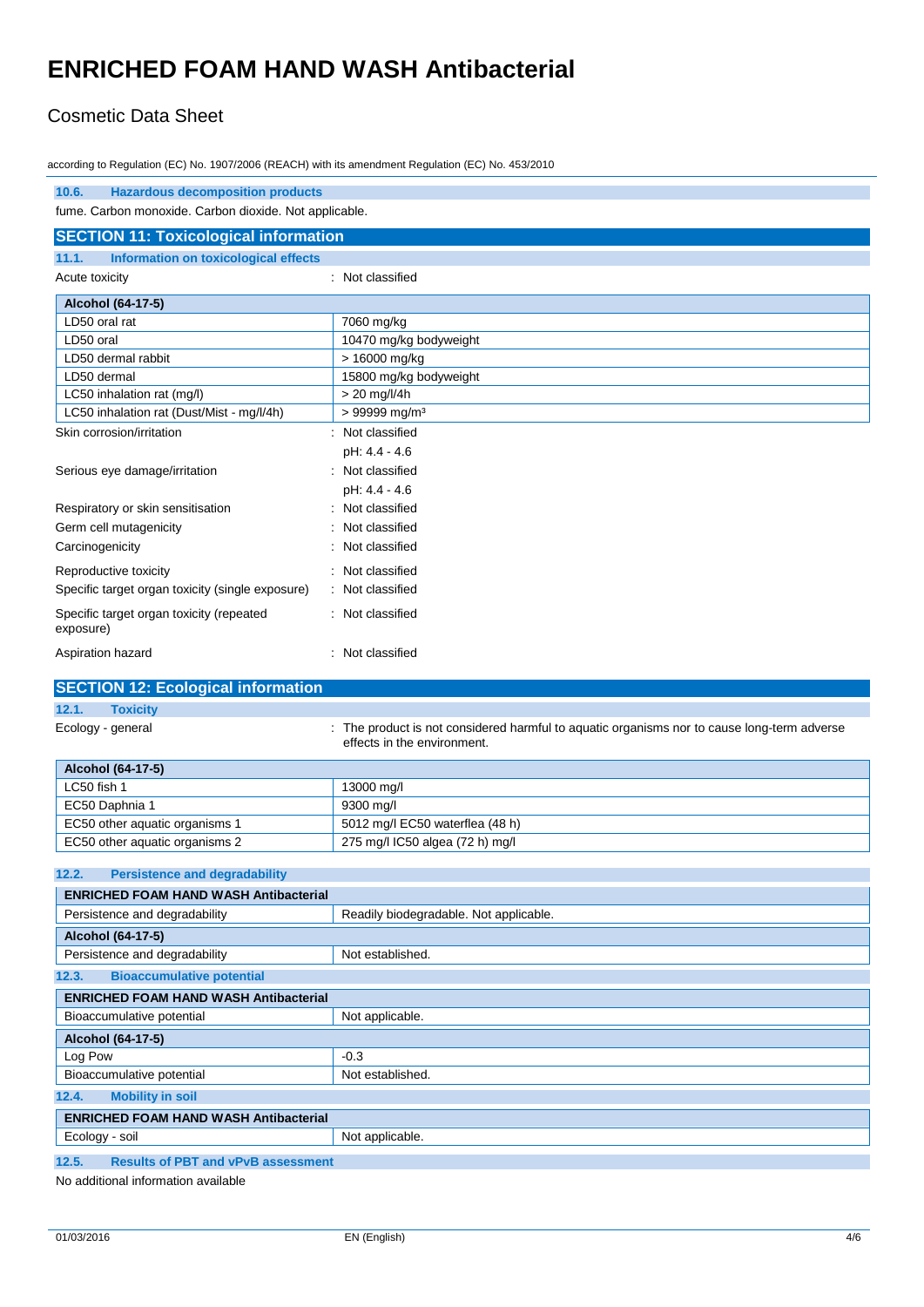### Cosmetic Data Sheet

| according to Regulation (EC) No. 1907/2006 (REACH) with its amendment Regulation (EC) No. 453/2010 |                                                                                  |  |
|----------------------------------------------------------------------------------------------------|----------------------------------------------------------------------------------|--|
| 12.6.<br><b>Other adverse effects</b>                                                              |                                                                                  |  |
| Other adverse effects                                                                              | : Not applicable.                                                                |  |
|                                                                                                    |                                                                                  |  |
| <b>SECTION 13: Disposal considerations</b>                                                         |                                                                                  |  |
| 13.1.<br><b>Waste treatment methods</b>                                                            |                                                                                  |  |
| Waste disposal recommendations                                                                     | Dispose in a safe manner in accordance with local/national regulations. Refer to |  |
|                                                                                                    | manufacturer/supplier for information on recovery/recycling.                     |  |
| <b>SECTION 14: Transport information</b>                                                           |                                                                                  |  |
|                                                                                                    |                                                                                  |  |
| In accordance with ADR / RID / IMDG / IATA / ADN                                                   |                                                                                  |  |
| 14.1.<br><b>UN number</b>                                                                          |                                                                                  |  |
| Not regulated for transport                                                                        |                                                                                  |  |
| 14.2.                                                                                              |                                                                                  |  |
| <b>UN proper shipping name</b>                                                                     |                                                                                  |  |
| Proper Shipping Name (ADR)<br>Proper Shipping Name (IMDG)                                          | Not applicable                                                                   |  |
|                                                                                                    | Not applicable                                                                   |  |
| Proper Shipping Name (IATA)                                                                        | Not applicable                                                                   |  |
| Proper Shipping Name (ADN)                                                                         | Not applicable                                                                   |  |
| Proper Shipping Name (RID)                                                                         | Not applicable                                                                   |  |
| 14.3.<br><b>Transport hazard class(es)</b>                                                         |                                                                                  |  |
| <b>ADR</b>                                                                                         |                                                                                  |  |
| Transport hazard class(es) (ADR)                                                                   | : Not applicable                                                                 |  |
|                                                                                                    |                                                                                  |  |
| <b>IMDG</b>                                                                                        |                                                                                  |  |
| Transport hazard class(es) (IMDG)                                                                  | : Not applicable                                                                 |  |
|                                                                                                    |                                                                                  |  |
| <b>IATA</b>                                                                                        |                                                                                  |  |
| Transport hazard class(es) (IATA)                                                                  | : Not applicable                                                                 |  |
|                                                                                                    |                                                                                  |  |
| <b>ADN</b>                                                                                         |                                                                                  |  |
| Transport hazard class(es) (ADN)                                                                   | : Not applicable                                                                 |  |
|                                                                                                    |                                                                                  |  |
| <b>RID</b>                                                                                         |                                                                                  |  |
| Transport hazard class(es) (RID)                                                                   | : Not applicable                                                                 |  |
| 14.4.<br><b>Packing group</b>                                                                      |                                                                                  |  |
| Packing group (ADR)                                                                                | : Not applicable                                                                 |  |
| Packing group (IMDG)                                                                               | : Not applicable                                                                 |  |
| Packing group (IATA)                                                                               | Not applicable                                                                   |  |
| Packing group (ADN)                                                                                | Not applicable                                                                   |  |
| Packing group (RID)                                                                                | Not applicable                                                                   |  |
| 14.5.<br><b>Environmental hazards</b>                                                              |                                                                                  |  |
| Dangerous for the environment                                                                      | $\therefore$ No                                                                  |  |
| Marine pollutant                                                                                   | $\therefore$ No                                                                  |  |
| Other information                                                                                  | : No supplementary information available                                         |  |
|                                                                                                    |                                                                                  |  |
| 14.6.<br><b>Special precautions for user</b>                                                       |                                                                                  |  |
| 14.6.1.<br><b>Overland transport</b>                                                               |                                                                                  |  |
|                                                                                                    |                                                                                  |  |
| 14.6.2.<br><b>Transport by sea</b>                                                                 |                                                                                  |  |
| 14.6.3.<br><b>Air transport</b>                                                                    |                                                                                  |  |
| 14.6.4.<br><b>Inland waterway transport</b>                                                        |                                                                                  |  |
| Carriage prohibited (ADN)                                                                          | : No                                                                             |  |
| Not subject to ADN                                                                                 | : No                                                                             |  |
|                                                                                                    |                                                                                  |  |